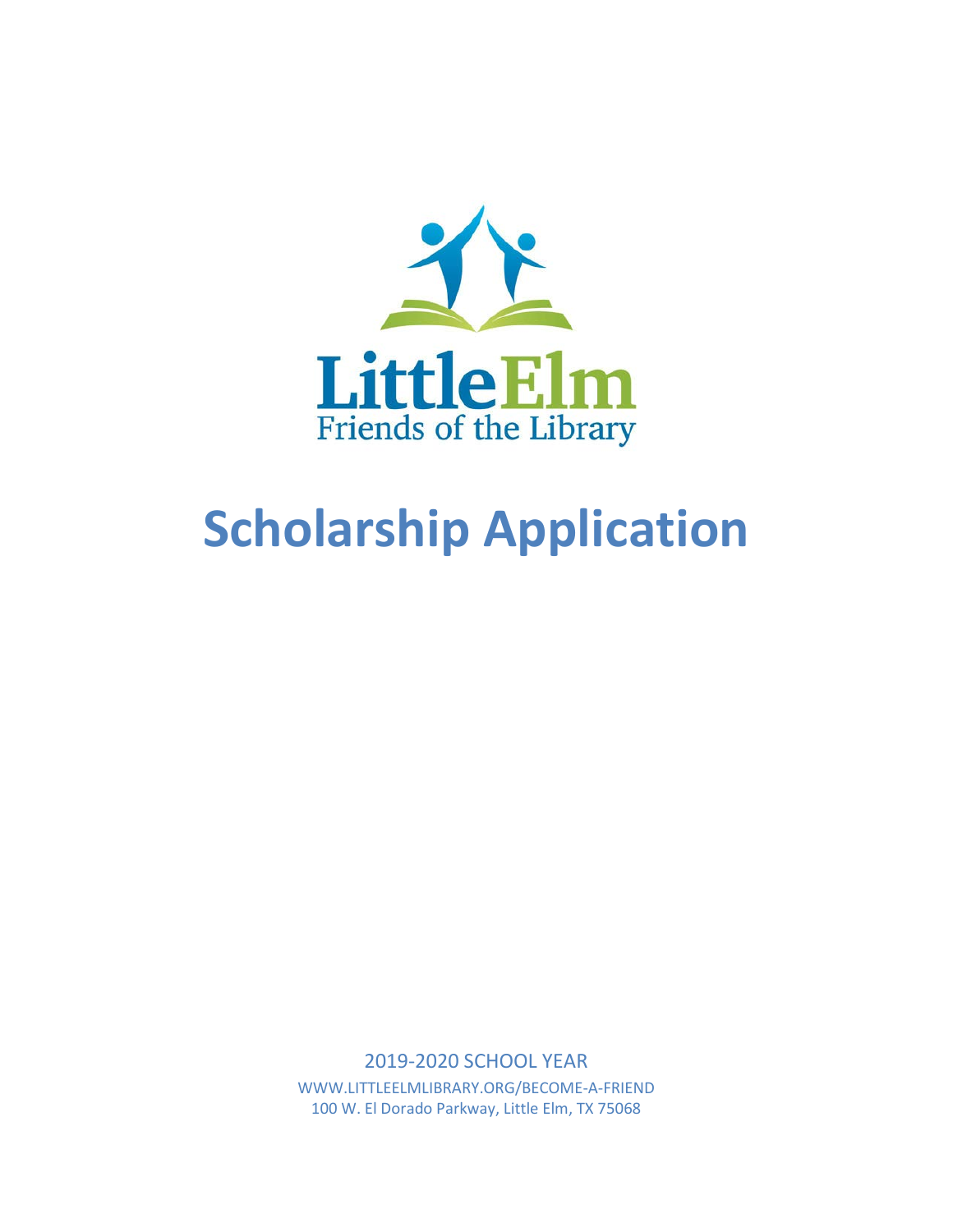# **Little Elm Friends of the Library**

## **Scholarship Application Checklist**

All applications must be received by Little Elm Friends of the Library Scholarship Committee by March 23, 2020.

### **Your application package should include all of the following:**

- Application form completed as instructed
- Applicant Information Sheet (see part I, page 3)
- Questionnaire Sheet (see part II, p.4)
	- Two essay questions answered on a separate piece of paper (see part II, p.4)
	- Participation and Leadership Sheet (see part III, page 5)

Counselor's Information Sheet in a sealed envelope, with applicant's name and the words "C*ounselor Reference"* on the front of the envelope. The name section should be filled in by applicant before giving to the counselor. (see part IV, page 6)

Two school references in separate, sealed envelopes, with the words "School Reference" and the applicants name on the front of envelopes. The name and school section should be filled in by student before giving to references. (see part VI, page 8)

One personal reference in a sealed envelope with the words "*Personal Reference"* and the applicants name on the front of the envelope. Applicant should fill out the name and school sections before giving to reference. (see part VI, page 8)

## *This application will not be processed unless all instructions have been followed, and all scholarship requirements have been met.*

**Submit the complete application package to:** Friends of the Library Attention: Scholarship Board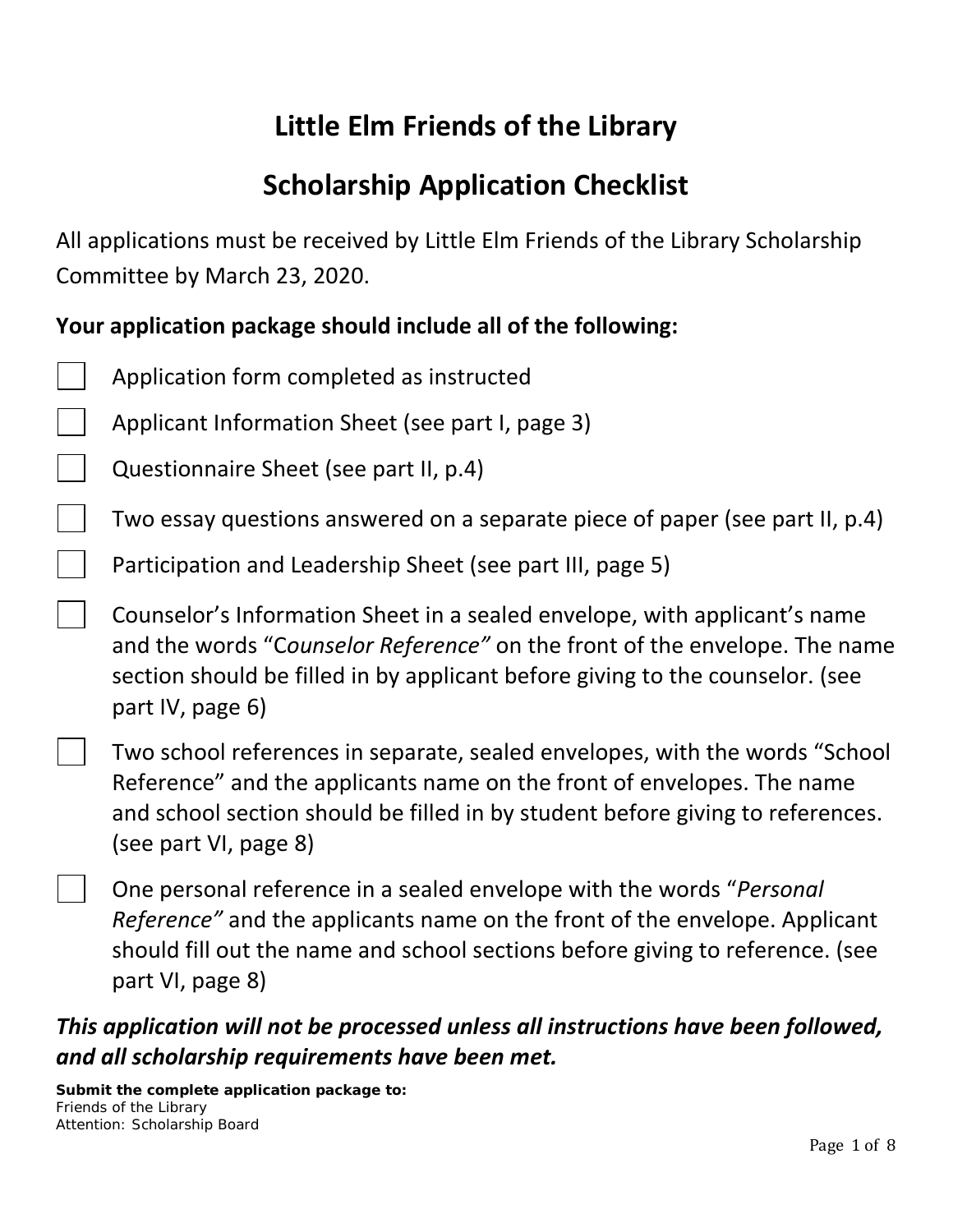#### **Friends of the Library Scholarship Program 2019 - 2020 Scholarship Announcement**

This program is established by the Little Elm Friends of the Library (FOL), an independent non-profit organization dedicated to the support of the Little Elm Public Library and the community of Little Elm. The FOL's purpose in offering this scholarship is to identify and honor outstanding High School Seniors. All aspects and administration of the scholarship are provided by the FOL.

#### **How does a student qualify for the FOL Scholarship?**

Any Senior student may qualify and enter competition for the FOL scholarship by meeting the following requirements:

- 1) A candidate must be a student in a public school, charter school, trade school or home school in the Little Elm area during the 2019-2020 school year.
- 2) A student must complete a minimum of 20 hours of documented community service. A minimum of 15 hours must be with the Little Elm Public Library or special FOL events. The remaining hours can be with the Little Elm Library or any other Little Elm non-profit organization. All volunteer hours must be completed between August 14, 2019 and March 23, 2020.
- 3) A student must be in good standing with the school.

#### **How are the FOL scholarship awards determined?**

The recipients of the FOL scholarships shall be selected from a group of qualifying Seniors that have met or exceeded the requirements of the program. The Scholarship winners will be chosen on a competitive basis and without regard to family financial circumstances, gender, race, ethnic origin, or religious preference. A committee of the FOL will choose the winners by evaluation of activities and contributions to the school and community, academic record, and library staff's recommendations*. Selected applicants will be invited to attend an interview with the Scholarship Committee.* The winners will be notified prior to any public announcement by the FOL in May of 2020.

#### **What is the amount of the FOL scholarship award?**

There are three scholarships each in the amount of \$1500.00 which can go toward tuition, books or other college financial requirements. All portions of the competition, including the selection of the winners and payment of scholarship award are handled by the Little Elm Friends of the Library. Funds will be in the form of a check payable to the accredited college of the student's choice.

#### **Questions may be addressed to:**

Theresa Cotton Friends of the Library Scholarship Director e-mail: tv@teamcotton.net Phone: 713-582-7749

Nicole Forde-Smith Friends of the Library Scholarship Committee e-mail: love2writetoo@yahoo.com Phone: 469-428-2510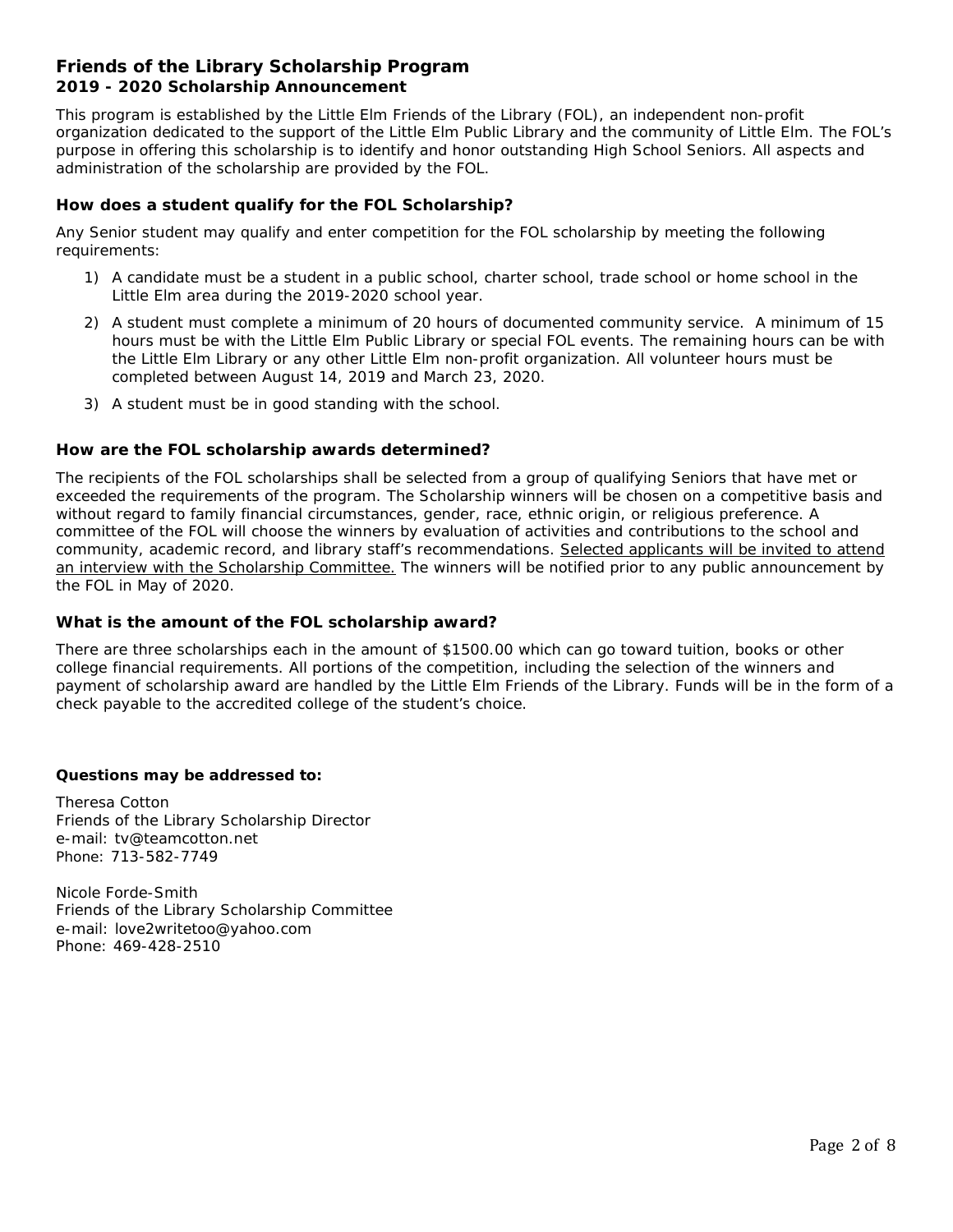## **Application for Little Elm Friends of the Library Scholarship**

#### **Please type or print clearly in black ink (to be completed by applicant)**

#### **Part 1 (Applicant Information)**

| Name: ________ |                                                                                                                          |                                                                                                                                                                 |                 |             |
|----------------|--------------------------------------------------------------------------------------------------------------------------|-----------------------------------------------------------------------------------------------------------------------------------------------------------------|-----------------|-------------|
|                | Last                                                                                                                     | First                                                                                                                                                           | Middle          |             |
| Home Address:  |                                                                                                                          | <u> 1999 - Johann Barn, mars and deutscher Schwarzen und der Berlingen und der Berlingen und der Berlingen und de</u>                                           |                 |             |
|                |                                                                                                                          |                                                                                                                                                                 |                 |             |
|                | Choice of College/University (circle status)                                                                             |                                                                                                                                                                 |                 |             |
|                |                                                                                                                          | applied                                                                                                                                                         | <u>accepted</u> | not applied |
|                |                                                                                                                          | applied                                                                                                                                                         | <u>accepted</u> | not applied |
|                | $\begin{array}{c} 3. \begin{array}{c} \begin{array}{c} \begin{array}{c} \end{array} \end{array} \end{array} \end{array}$ | applied                                                                                                                                                         | <u>accepted</u> | not applied |
|                |                                                                                                                          |                                                                                                                                                                 |                 |             |
|                |                                                                                                                          |                                                                                                                                                                 |                 |             |
|                | <b>Community Service Hours</b>                                                                                           | Hours worked in the library: __________ (must be at least 15 hours)<br>Name of other Little Elm non-profit/volunteer hours if library hours are under 20 hours: |                 |             |
|                |                                                                                                                          |                                                                                                                                                                 |                 |             |
|                |                                                                                                                          | Hours worked at special Friends of Library events: ____________                                                                                                 |                 |             |
|                |                                                                                                                          | Hours worked at Little Elm non-profit other than library: __________                                                                                            |                 |             |
|                |                                                                                                                          | Little Elm non-profit reference for other hours worked:                                                                                                         |                 |             |
| 1)             |                                                                                                                          |                                                                                                                                                                 |                 |             |
| 2)             |                                                                                                                          |                                                                                                                                                                 |                 |             |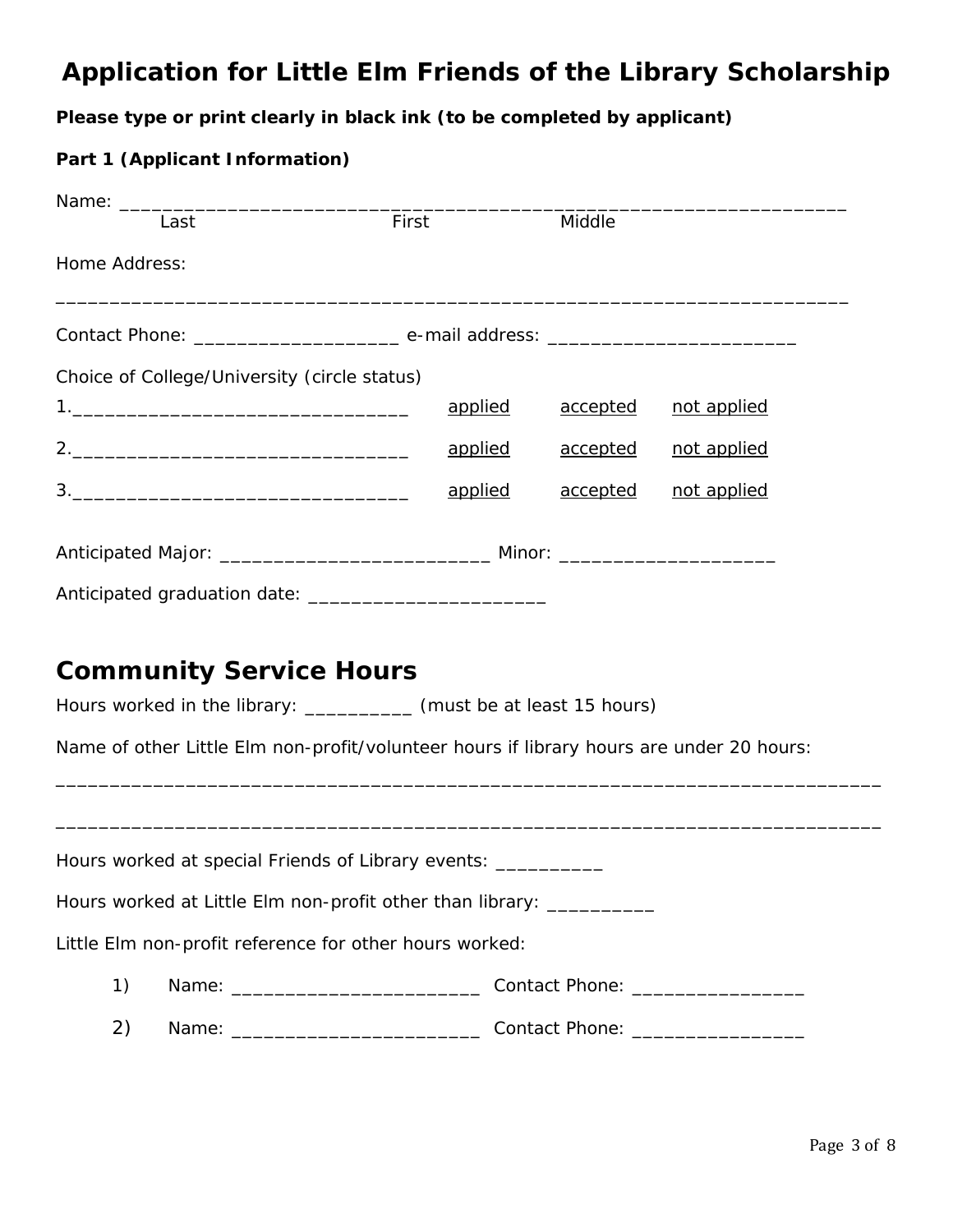#### **Applicant Name:**

#### **(About you and your thoughts)**

A. If you have been employed (childcare, restaurants, merchant stores, etc.) during high school, briefly describe your work experience.

\_\_\_\_\_\_\_\_\_\_\_\_\_\_\_\_\_\_\_\_\_\_\_\_\_\_\_\_\_\_\_\_\_\_\_\_\_\_\_\_\_\_\_\_\_\_\_\_\_\_\_\_\_\_\_\_\_\_\_\_\_\_\_\_\_\_\_\_\_\_\_\_\_\_\_\_\_

\_\_\_\_\_\_\_\_\_\_\_\_\_\_\_\_\_\_\_\_\_\_\_\_\_\_\_\_\_\_\_\_\_\_\_\_\_\_\_\_\_\_\_\_\_\_\_\_\_\_\_\_\_\_\_\_\_\_\_\_\_\_\_\_\_\_\_\_\_\_\_\_\_\_\_\_\_

\_\_\_\_\_\_\_\_\_\_\_\_\_\_\_\_\_\_\_\_\_\_\_\_\_\_\_\_\_\_\_\_\_\_\_\_\_\_\_\_\_\_\_\_\_\_\_\_\_\_\_\_\_\_\_\_\_\_\_\_\_\_\_\_\_\_\_\_\_\_\_\_\_\_\_\_\_

\_\_\_\_\_\_\_\_\_\_\_\_\_\_\_\_\_\_\_\_\_\_\_\_\_\_\_\_\_\_\_\_\_\_\_\_\_\_\_\_\_\_\_\_\_\_\_\_\_\_\_\_\_\_\_\_\_\_\_\_\_\_\_\_\_\_\_\_\_\_\_\_\_\_\_\_\_

\_\_\_\_\_\_\_\_\_\_\_\_\_\_\_\_\_\_\_\_\_\_\_\_\_\_\_\_\_\_\_\_\_\_\_\_\_\_\_\_\_\_\_\_\_\_\_\_\_\_\_\_\_\_\_\_\_\_\_\_\_\_\_\_\_\_\_\_\_\_\_\_\_\_\_\_\_

\_\_\_\_\_\_\_\_\_\_\_\_\_\_\_\_\_\_\_\_\_\_\_\_\_\_\_\_\_\_\_\_\_\_\_\_\_\_\_\_\_\_\_\_\_\_\_\_\_\_\_\_\_\_\_\_\_\_\_\_\_\_\_\_\_\_\_\_\_\_\_\_\_\_\_\_\_

\_\_\_\_\_\_\_\_\_\_\_\_\_\_\_\_\_\_\_\_\_\_\_\_\_\_\_\_\_\_\_\_\_\_\_\_\_\_\_\_\_\_\_\_\_\_\_\_\_\_\_\_\_\_\_\_\_\_\_\_\_\_\_\_\_\_\_\_\_\_\_\_\_\_\_\_\_

\_\_\_\_\_\_\_\_\_\_\_\_\_\_\_\_\_\_\_\_\_\_\_\_\_\_\_\_\_\_\_\_\_\_\_\_\_\_\_\_\_\_\_\_\_\_\_\_\_\_\_\_\_\_\_\_\_\_\_\_\_\_\_\_\_\_\_\_\_\_\_\_\_\_\_\_\_

\_\_\_\_\_\_\_\_\_\_\_\_\_\_\_\_\_\_\_\_\_\_\_\_\_\_\_\_\_\_\_\_\_\_\_\_\_\_\_\_\_\_\_\_\_\_\_\_\_\_\_\_\_\_\_\_\_\_\_\_\_\_\_\_\_\_\_\_\_\_\_\_\_\_\_\_\_

\_\_\_\_\_\_\_\_\_\_\_\_\_\_\_\_\_\_\_\_\_\_\_\_\_\_\_\_\_\_\_\_\_\_\_\_\_\_\_\_\_\_\_\_\_\_\_\_\_\_\_\_\_\_\_\_\_\_\_\_\_\_\_\_\_\_\_\_\_\_\_\_\_\_\_\_\_

\_\_\_\_\_\_\_\_\_\_\_\_\_\_\_\_\_\_\_\_\_\_\_\_\_\_\_\_\_\_\_\_\_\_\_\_\_\_\_\_\_\_\_\_\_\_\_\_\_\_\_\_\_\_\_\_\_\_\_\_\_\_\_\_\_\_\_\_\_\_\_\_\_\_\_\_\_

\_\_\_\_\_\_\_\_\_\_\_\_\_\_\_\_\_\_\_\_\_\_\_\_\_\_\_\_\_\_\_\_\_\_\_\_\_\_\_\_\_\_\_\_\_\_\_\_\_\_\_\_\_\_\_\_\_\_\_\_\_\_\_\_\_\_\_\_\_\_\_\_\_\_\_\_\_

\_\_\_\_\_\_\_\_\_\_\_\_\_\_\_\_\_\_\_\_\_\_\_\_\_\_\_\_\_\_\_\_\_\_\_\_\_\_\_\_\_\_\_\_\_\_\_\_\_\_\_\_\_\_\_\_\_\_\_\_\_\_\_\_\_\_\_\_\_\_\_\_\_\_\_\_\_

**\_\_\_\_\_\_\_\_\_\_\_\_\_\_\_\_\_\_\_\_\_\_\_\_\_\_\_\_\_\_\_\_\_\_\_\_\_\_\_\_\_\_\_\_\_\_\_\_\_\_\_\_\_\_\_\_\_\_\_\_\_\_\_\_\_\_\_\_**

B. As of March, 2020 have you been awarded any scholarships? If so, please list source and award.

C. On a separate piece of paper, in essay form, answer **two** of the questions below:

- 1) Briefly, what would it mean to you if you were the recipient of this scholarship?
- 2) What are your career goals?
- 3) Share with us a charitable project you've worked on in the community that has impacted your life.
- 4) Tell us about someone who has influenced your life, and how.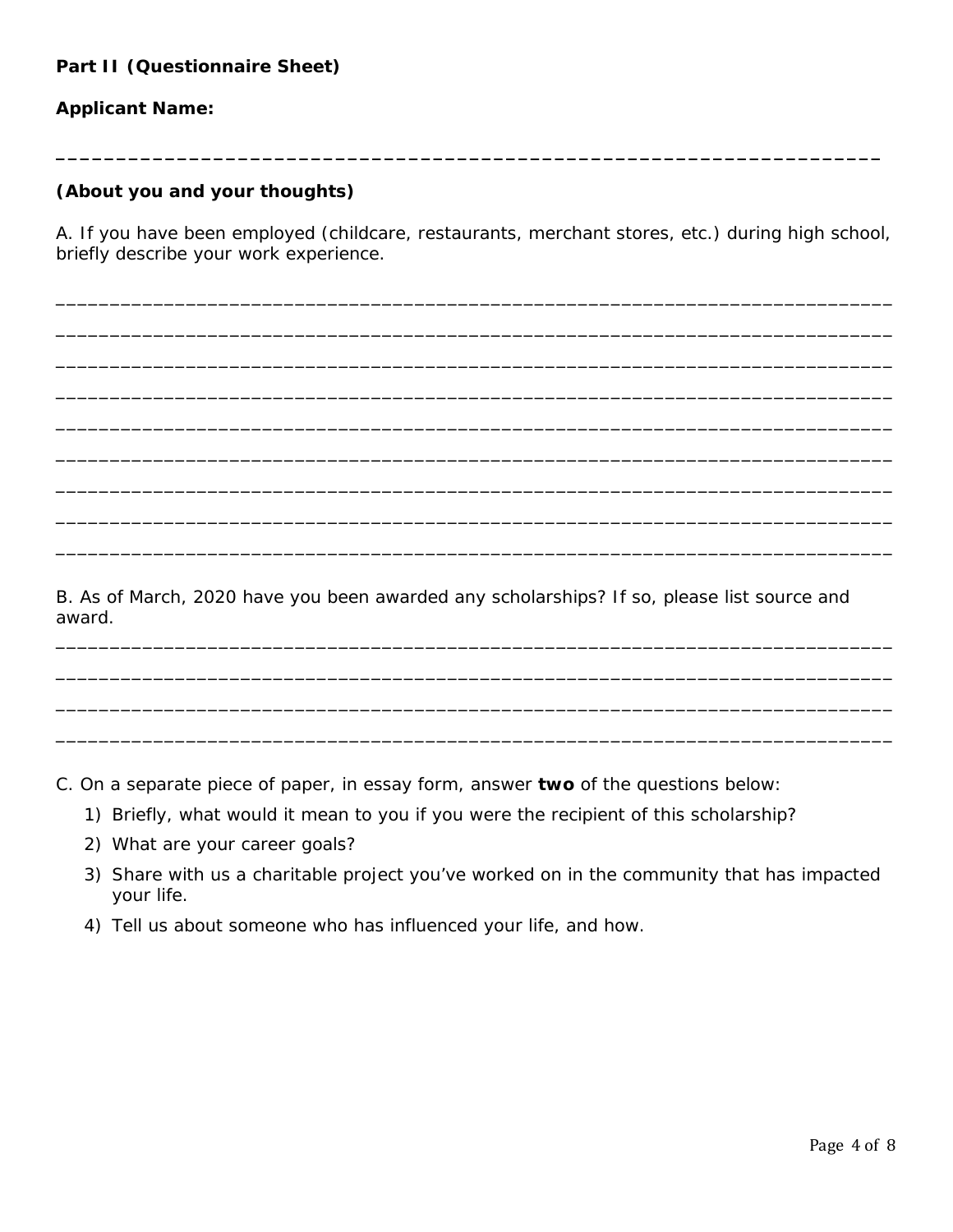#### Part III (Participation and Leadership Sheet)

#### 

| A. School Activities, Organizations, Awards (include dates) |
|-------------------------------------------------------------|
|                                                             |
|                                                             |
|                                                             |
| $4.$ $\overline{\phantom{a}}$                               |
| 5.                                                          |
| $\bullet$ .                                                 |

#### B. Community Activities, Organizations, Awards, Offices Held, Honors (include dates)

#### C. Describe any other honors, awards, organizations and applicable dates

| I. Andreas and the contract of the contract of the contract of the contract of the contract of the contract of |  |
|----------------------------------------------------------------------------------------------------------------|--|
|                                                                                                                |  |
|                                                                                                                |  |
|                                                                                                                |  |
|                                                                                                                |  |
|                                                                                                                |  |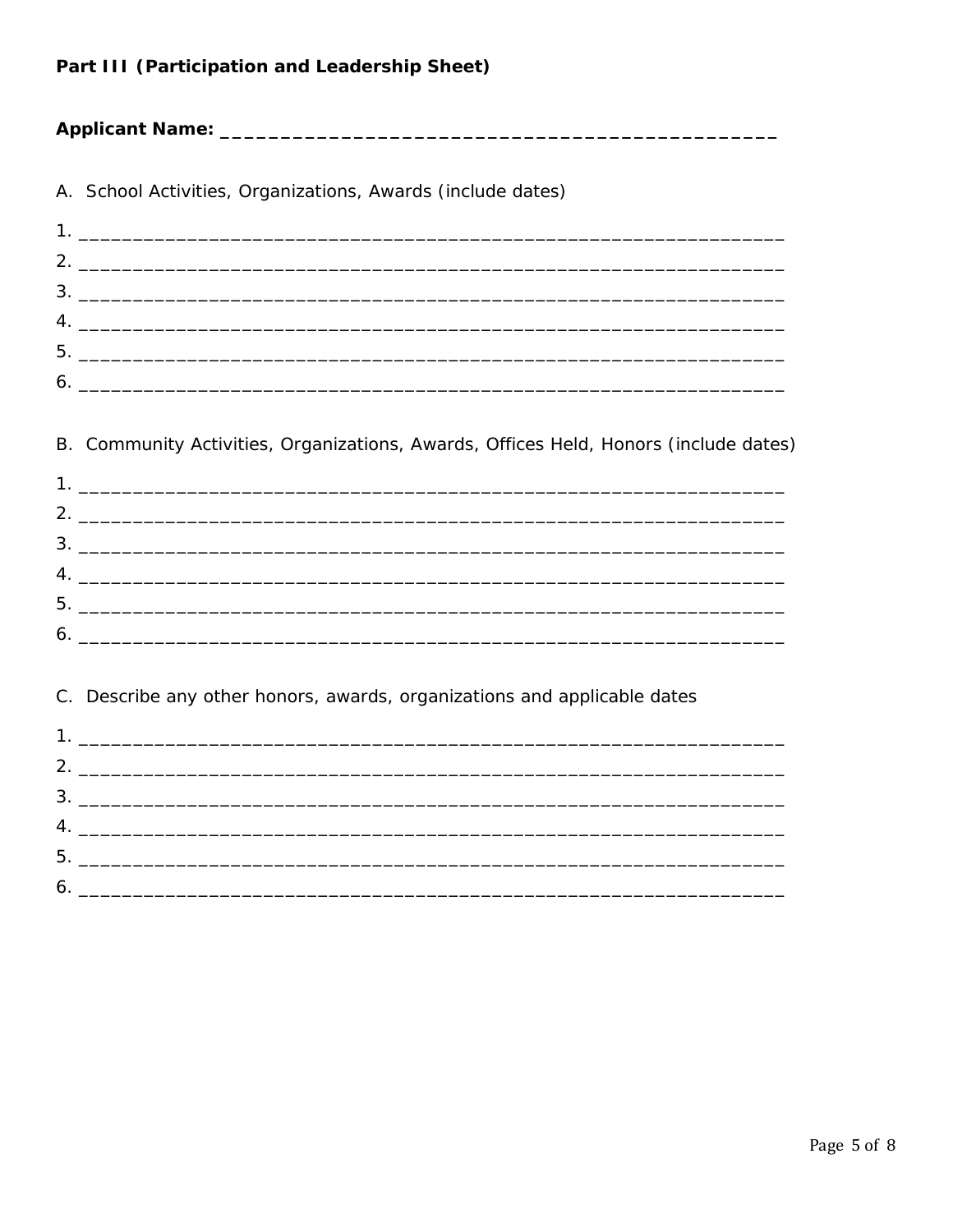| Part IV (Counselor's Information Sheet) |                                                                                                      |
|-----------------------------------------|------------------------------------------------------------------------------------------------------|
|                                         |                                                                                                      |
|                                         | To be completed by school counselor (upon review of the completed application).                      |
| the name of the applicant.              | Please place this page in a sealed envelope. Mark the envelope with: "Counselor Reference" and       |
|                                         |                                                                                                      |
|                                         | Rank in Class: _________________________________Grade Point Average: _______________________________ |
| SAT Score: _________________________    | ACT Score: _________________________                                                                 |
| <b>Counselor Comments:</b>              |                                                                                                      |
|                                         |                                                                                                      |
|                                         |                                                                                                      |
|                                         |                                                                                                      |
|                                         |                                                                                                      |
|                                         |                                                                                                      |
|                                         |                                                                                                      |
|                                         |                                                                                                      |
|                                         |                                                                                                      |
|                                         |                                                                                                      |
| <b>Counselor Printed Name</b>           | Date                                                                                                 |
| <b>Counselor Signature</b>              |                                                                                                      |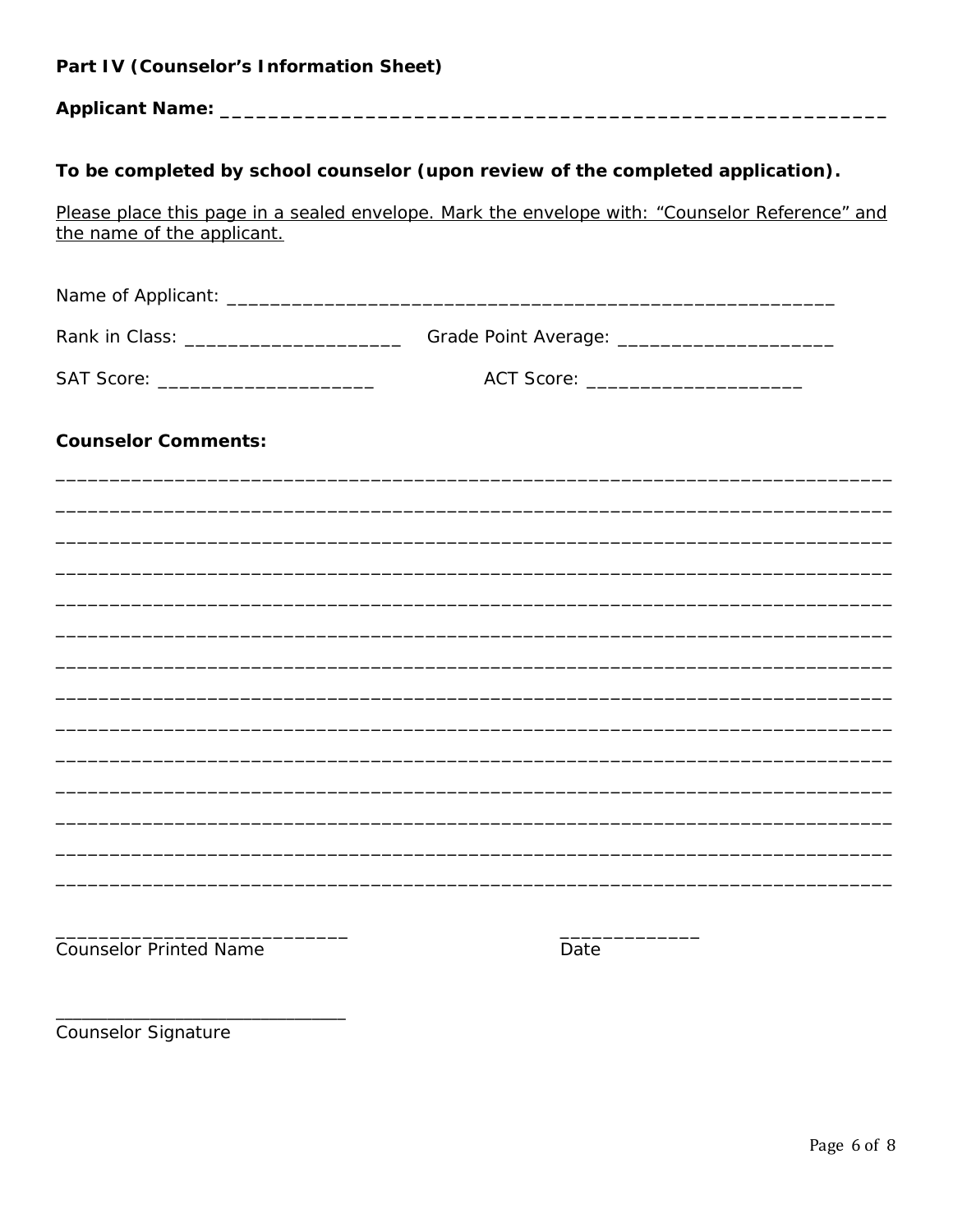#### **Part V (List of References Sheet)**

#### **Applicant Name: \_\_\_\_\_\_\_\_\_\_\_\_\_\_\_\_\_\_\_\_\_\_\_\_\_\_\_\_\_\_\_\_\_\_\_\_\_\_\_\_\_\_\_\_\_\_\_\_\_\_\_\_\_\_\_**

**Please submit two references from your school, plus one personal reference.** *All reference letters should be in a sealed envelope. Mark the envelopes with: school reference or personal reference along with the applicant's name.*

The Scholarship Board has provided you with a blank Reference Form (please make two additional copies) to hand carry to your references.

**Once completed, please collect them and return the completed Reference Form back to the Scholarship Board of the Little Elm Friends of the Library by submission date of March 23, 2020.** 

Counselors, teachers, or high school campus administrators:

| Personal Reference: |
|---------------------|
|                     |
|                     |
|                     |
|                     |